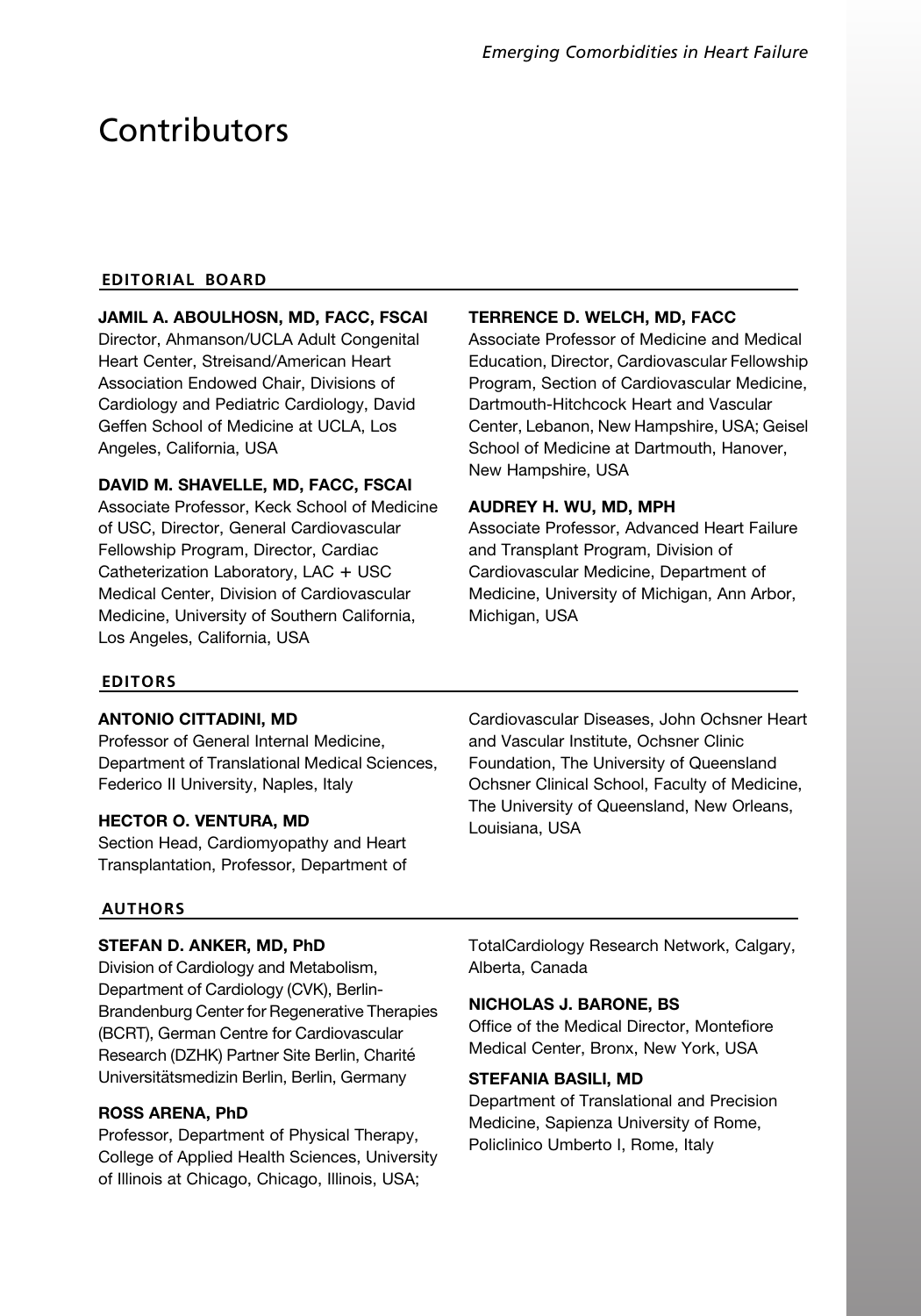## iv Contributors

#### NICOLA BENJAMIN, MSc

Centre for Pulmonary Hypertension, Thoraxklinik at Heidelberg University Hospital, Translational Lung Research Center Heidelberg (TLRC), Member of the German Center for Lung Research (DZL), Heidelberg, Germany

## DENNIS BERNIEH, PhD

Department of Cardiovascular Sciences, NIHR Leicester Cardiovascular Biomedical Research Centre, University of Leicester, Glenfield Hospital, Leicester, United Kingdom

# EDUARDO BOSSONE, MD, PhD, FCCP, FESC, FACC

Division of Cardiology, AORN A Cardarelli Hospital, Naples, Italy

## MALCOLM BURGESS, MD

Department of Cardiology, Aintree Hospital, Liverpool, United Kingdom

## SALVATORE CARBONE, PhD

Assistant Professor, Department of Kinesiology & Health Sciences, College of Humanities & Sciences, Department of Internal Medicine, Division of Cardiology, VCU Pauley Heart Center, Virginia Commonwealth University, Richmond, Virginia, USA

## SHABANA CASSAMBAI, PhD

Department of Cardiovascular Sciences, NIHR Leicester Cardiovascular Biomedical Research Centre, University of Leicester, Glenfield Hospital, Leicester, United Kingdom

## ANTONIO CITTADINI, MD

Professor of General Internal Medicine, Department of Translational Medical Sciences, Federico II University, Naples, Italy

#### ANDREW L. CLARK, MA, MD, FRCP

Department of Cardiology, Castle Hill Hospital, Hull York Medical School, University of Hull, Kingston upon Hull, United Kingdom

# JOHN G.F. CLELAND, MD, FRCP, FESC, **FACC**

Robertson Institute of Biostatistics and Clinical Trials Unit, University of Glasgow, Glasgow, United Kingdom

## AMANDA C. CONIGLIO, MD

Department of Medicine, Duke University School of Medicine, Durham, North Carolina, USA

# MARIA ROSA COSTANZO, MD, FACC, FAHA, FESC

Medical Director, Heart Failure Research, Advocate Heart Institute, Medical Director, Edward Hospital Center for Advanced Heart Failure, Naperville, Illinois, USA

## ROBERTA D'ASSANTE, PhD

Research Fellow, Department of Translational Medical Sciences, Federico II University, Naples, Italy

### SARA DANZI, PhD

Associate Professor, Department of Biological Sciences and Geology, Queensborough Community College, City University of New York, Bayside, New York, USA

# KATHERINE E. DI PALO, PharmD, FAHA

Office of the Medical Director, Montefiore Medical Center, Bronx, New York, USA

#### ANDREW ELAGIZI, MD

Cardiovascular Fellow, John Ochsner Heart and Vascular Institute, Ochsner Clinical School, The University of Queensland School of Medicine, New Orleans, Louisiana, USA

## EKKEHARD GRÜNIG, MD, PhD

Centre for Pulmonary Hypertension, Head of Pulmonary Hypertension Unit, Thoraxklinik at Heidelberg University Hospital, Translational Lung Research Center Heidelberg (TLRC), Member of the German Center for Lung Research (DZL), Heidelberg, Germany

#### MUHAMMAD ZUBAIR ISRAR, PhD

Department of Cardiovascular Sciences, NIHR Leicester Cardiovascular Biomedical Research Centre, University of Leicester, Glenfield Hospital, Leicester, United Kingdom

#### IRWIN KLEIN, MD

Professor of Medicine, NYU School of Medicine, Melville, New York, USA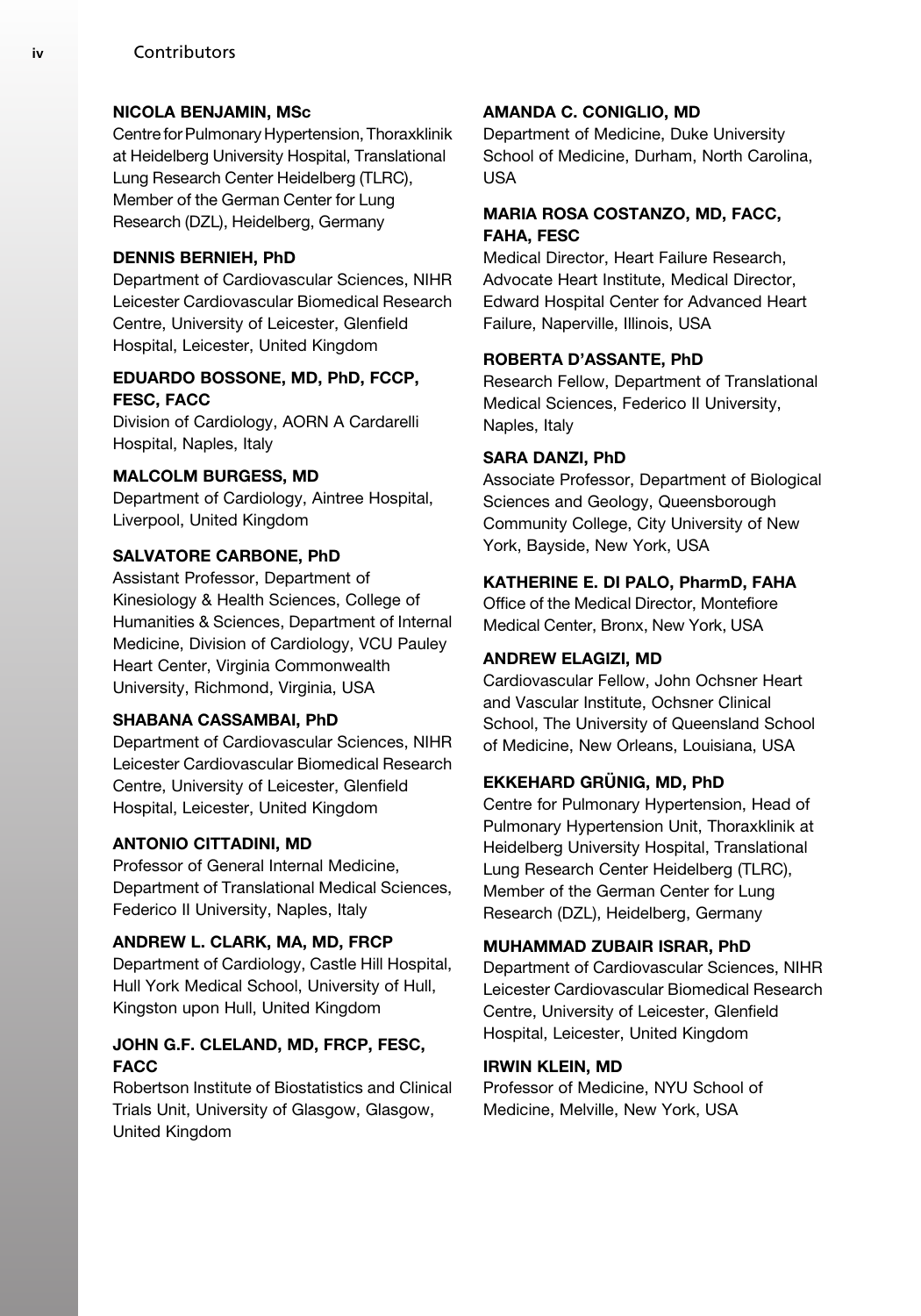# CARL J. LAVIE, MD

Professor, John Ochsner Heart and Vascular Institute, Ochsner Clinical School-The University of Queensland School of Medicine, New Orleans, Louisiana, USA

# GREGORY Y.H. LIP, MD

Liverpool Centre for Cardiovascular Science, University of Liverpool and Liverpool Heart and Chest Hospital, Liverpool, United Kingdom; Aalborg Thrombosis Research Unit, Department of Clinical Medicine, Aalborg University, Aalborg, Denmark

# ALBERTO-MARIA MARRA, MD

IRCSS SDN, Naples, Italy

# ROBERT J. MENTZ, MD

Department of Medicine, Duke University School of Medicine, Duke Clinical Research Institute, Durham, North Carolina, USA

# MARTINA MINIERO, MD

Specialist Trainee, Department of Translational Medical Sciences, Federico II University, Naples, Italy

# RAFFAELE NAPOLI, MD

Associate Professor of General Internal Medicine, Department of Translational Medical Sciences, Federico II University, Naples, Italy

# MOHAMMED OBEIDAT, BMBS, BSc (Hons), MRCP (UK)

Department of Cardiology, Aintree Hospital, Liverpool, United Kingdom

# PIERPAOLO PELLICORI, MD, FESC

Robertson Institute of Biostatistics and Clinical Trials Unit, University of Glasgow, Glasgow, United Kingdom

# VALERIA RAPARELLI, MD, PhD

Department of Experimental Medicine, Sapienza University of Rome, Policlinico Umberto I, Rome, Italy; McGill University Health Centre Research Institute, Centre for Outcomes Research and Evaluation, Montreal, Quebec, Canada

# FABRIZIO RECCHIA, MD

Department of Translational and Precision Medicine, Sapienza University of

Rome, Policlinico Umberto I, Rome, Italy

## GIULIO FRANCESCO ROMITI, MD

Department of Translational and Precision Medicine, Sapienza University of Rome, Policlinico Umberto I, Rome, Italy

## ANDREA SALZANO, MD, MRCP

Department of Cardiovascular Sciences, NIHR Leicester Cardiovascular Biomedical Research Centre, University of Leicester, Glenfield Hospital, Leicester, United Kingdom

# TORU SUZUKI, MD, PhD, FRCP

Department of Cardiovascular Sciences, NIHR Leicester Cardiovascular Biomedical Research Centre, University of Leicester, Glenfield Hospital, Leicester, United Kingdom

## MIROSLAVA VALENTOVA, MD, PhD

Department of Cardiology and Pneumology, University Medical Center Göttingen, Göttingen, Germany; DZHK (German Centre for Cardiovascular Research), Partner Site Göttingen, Germany

## HECTOR O. VENTURA, MD

Section Head, Cardiomyopathy and Heart Transplantation, Professor, Department of Cardiovascular Diseases, John Ochsner Heart and Vascular Institute, Ochsner Clinic Foundation, The University of Queensland Ochsner Clinical School, Faculty of Medicine, The University of Queensland, New Orleans, Louisiana, USA

## GIACOMO VISIOLI, MD

Department of Sense Organs, Sapienza University of Rome, Policlinico Umberto I, Rome, Italy

# STEPHAN VON HAEHLING, MD, PhD

Department of Cardiology and Pneumology, University Medical Center Göttingen, Göttingen, Germany; DZHK (German Centre for Cardiovascular Research), Partner Site Göttingen, Germany

# MAX WONG, PhD

Department of Cardiovascular Sciences, NIHR Leicester Cardiovascular Biomedical Research Centre, University of Leicester, Glenfield Hospital, Leicester, United Kingdom